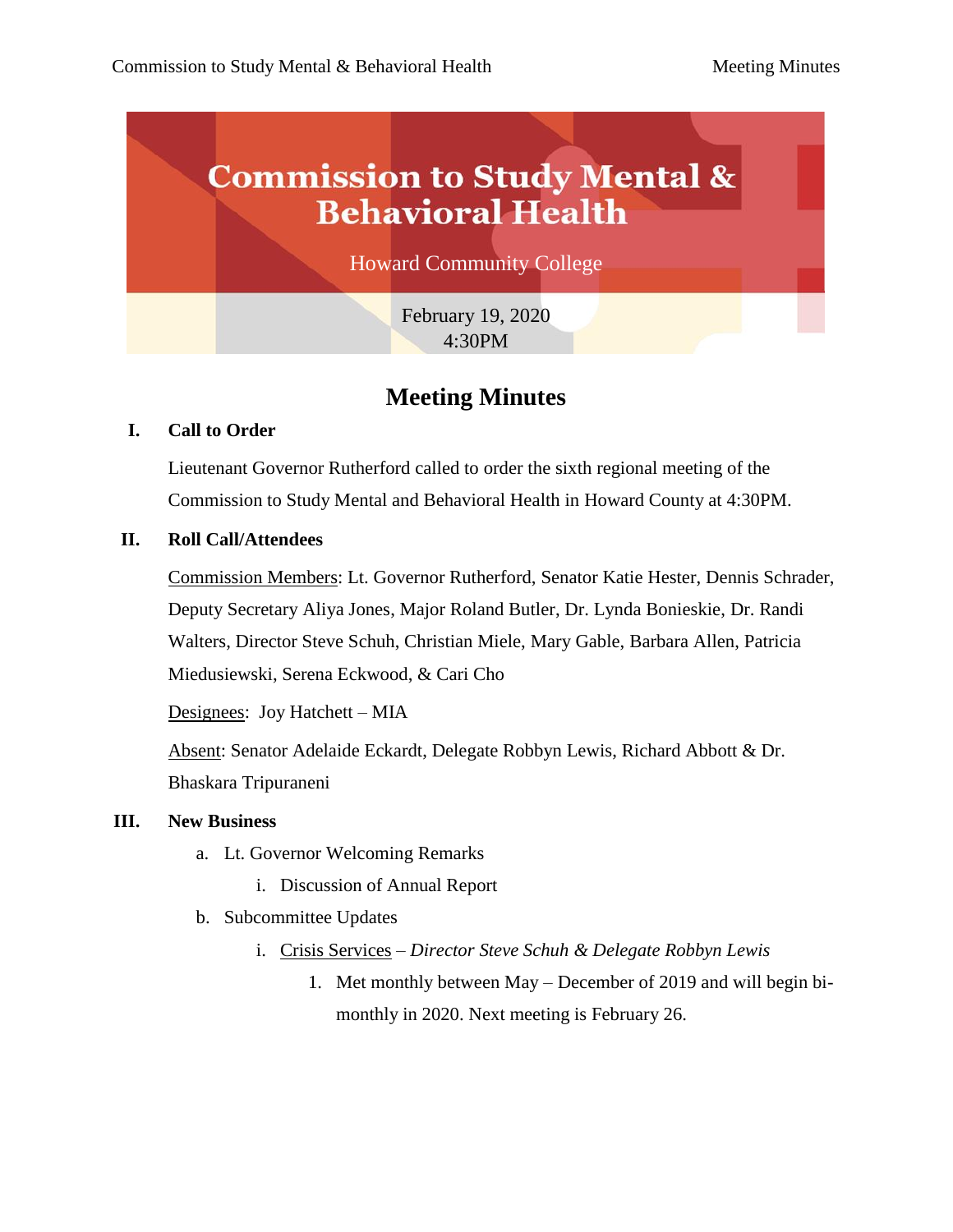- 2. In December 2019, we submitted 4 recommendations to the Commission for consideration; they identified the following as priorities:
	- a. Designing a comprehensive crisis system
	- b. Improving the crisis services hotline 211 Press 1
- 3. Our Subcommittee is tracking legislation HB0332  $&$  SB0441 Mental Health Emergency Facilities Lists, Comprehensive Crisis Response Centers, Crisis Stabilization Centers and Crisis Treatment Centers. This legislation aims to provide additional options to first responders for those that are in a behavioral health crisis.
- ii. Youth & Families *Deputy Secretary Christian Miele & Dr. Randi Walters*
	- 1. Last meeting on February 4, 2020
		- a. System of Care Workgroup
		- b. Parity between private and public pairs
		- c. Privacy concerns & HIPAA
- iii. Finance & Funding *Commissioner Al Redmer & Dennis Schrader*
	- 1. Throughout last year, our focus was on the public behavioral health side and developing quality outcome principles in coordination with our Behavioral Health System of Care Workgroup.
	- 2. On the commercial side, we focused on network advocacy and private insurance.
	- 3. This coming year's focus, in addition to what we are doing for the system of care development, is to also work with Crisis Services Subcommittee to develop and design a statewide crisis services system.
		- a. Key to providing access to care
		- b. Diversion from the criminal justice system and the hospital emergency departments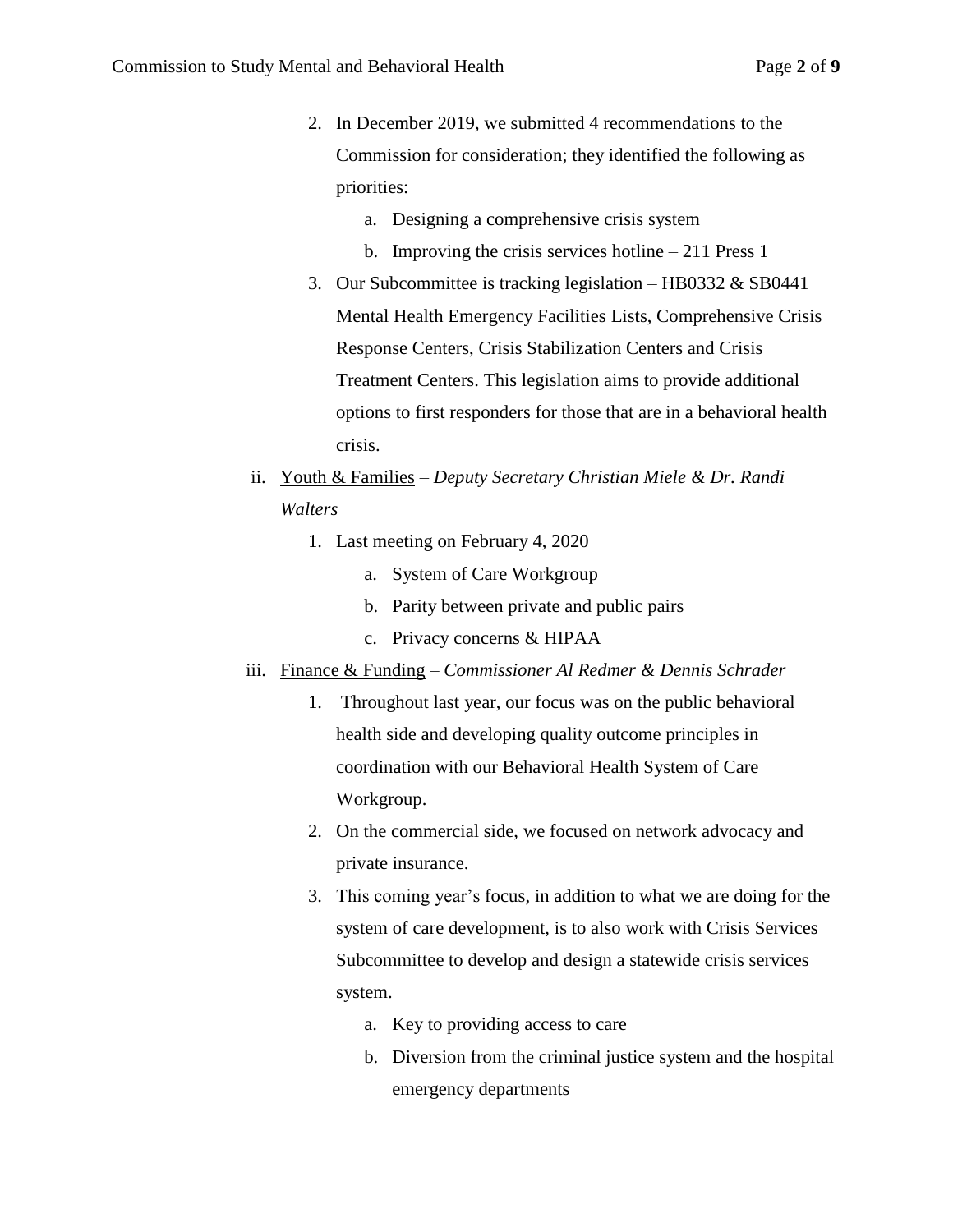- 4. System of Care Categories:
	- i. Case management
	- ii. Care coordination
	- iii. Data sharing improvements
	- iv. Cost management improvements
	- v. Behavioral health provider network improvements
	- vi. Accountability and parity improvements
	- b. By the end of summer, we will have a consensus on 6-8 projects that we will focus on for the next few years and beyond.

## iv. Public Safety/Judicial System – *Dr. Lynda Boniskie*

- 1. Focuses:
	- *a.* National best practices for interviewing social workers in the law enforcement environment
	- *b.* Reducing recidivism
	- *c.* Review of the definition of emergency facility

# **IV. Public Comments**

#### a. **Elected Officials**

- i. Welcome Remarks from Calvin Ball, *Howard County Executive*
	- 1. New Local Behavioral Health Authority Ensures that individuals of families that are served by the Behavioral Health System are able to access the needed services available on a 24/7 basis. Howard County's population is largely privately insured so it falls on us locally to build that system to meet the needs of all our citizens.
	- 2. 2019 Opened first county-owned halfway house for 16 men and we are working to open one for women this year.
	- 3. December 2019 We opened our 24/7 Substance Abuse Crisis Services & Grassroots with the assistance of the Maryland Opioid Operational Command Center.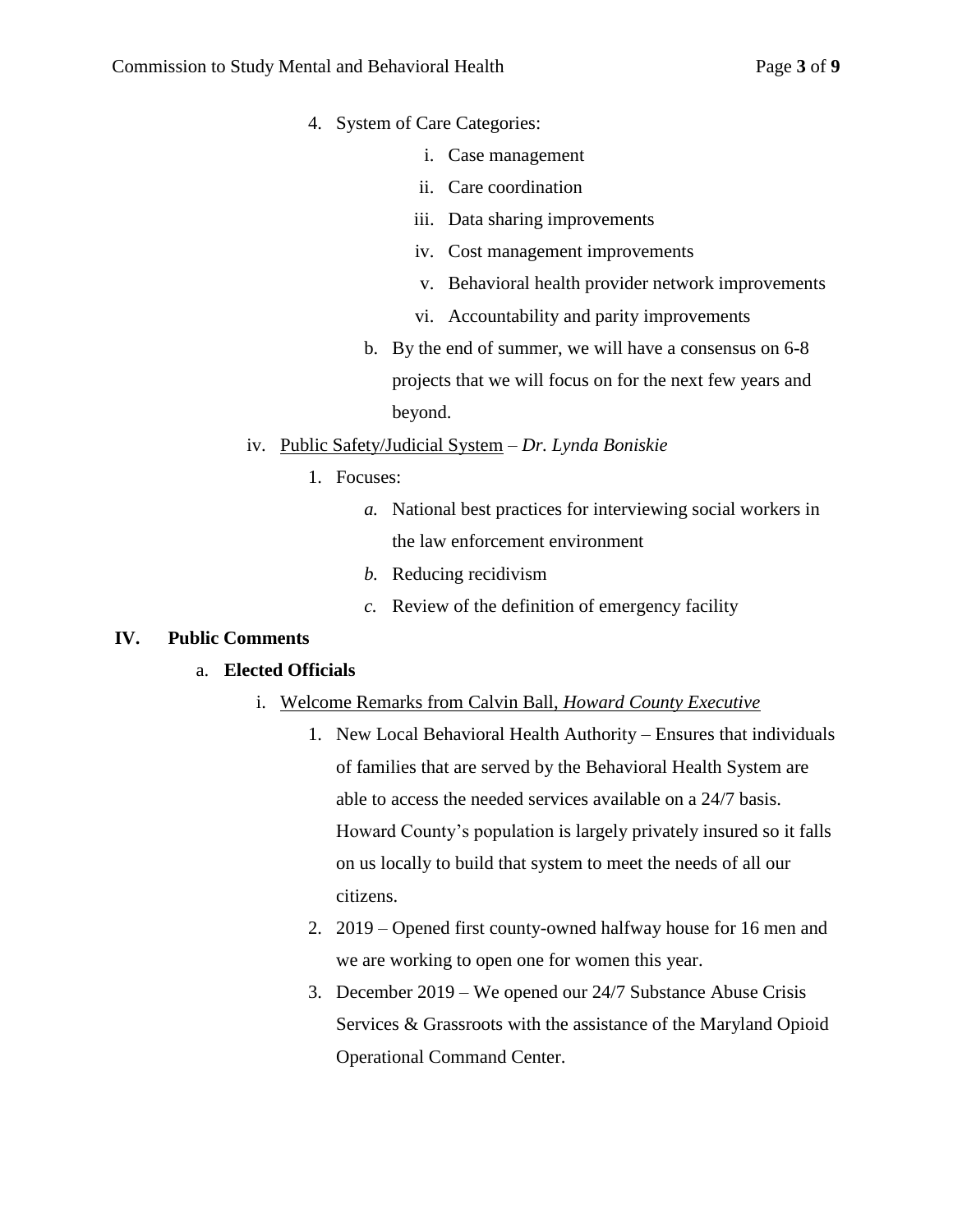- 4. Working to bring residential treatment to Howard County which currently does not exist. In an effort to increase access of care and referrals to behavioral health services, we created a new position.
	- a. Hired a behavioral health court liaison in Howard County District Court Parole and Probation Office to provide Screening Brief and Intervention Referral Treatment that we call SBIRT Services.
- 5. Local Overdose Prevention Efforts have also been successful: Opioid Overdose Response Program (OORP) – Opioid Misuse Prevention Program, Overdose Fatality Team & Overdose Prevention and our Intervention Team. Success outreach and promotional outreach includes the Opioid Awareness Campaign: One Opioid Death is Too Many and The OPR Campaign: This Spring can Save a Life which is targeted to parents, children, grandparents and grandchildren.
- 6. Through our Health Department, we have developed a youth suicide prevention plan:
	- a. Increase awareness and reduction of stigma
	- b. Primary prevention
	- c. Early identification & intervention
	- d. Referral to treatment
	- e. Post intervention
- 7. Social workers in middle schools
- 8. Expanding our partnerships with Baltimore City and County
- 9. To the Commission: you all are doing really important work and just being here helps reduce the stigma so thank you.

#### b. **Public**

i. Michael Byer, *Maryland Mental Health Research Group*

We look at mental health and stigma. We want to volunteer our data to give you a number that could be used to monitor, measure, destigmatize and communicate where mental health is.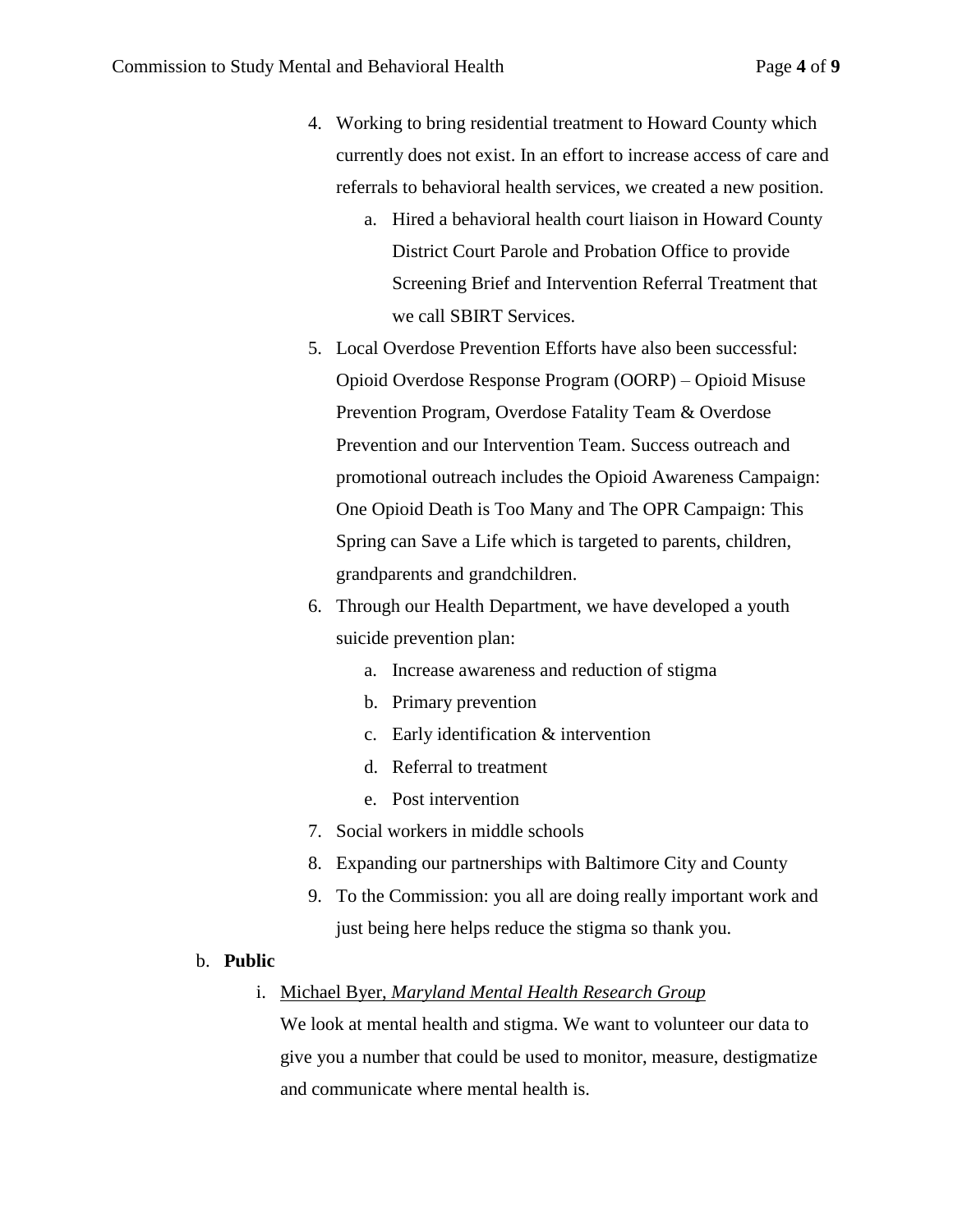ii. Janet Eldemen, *Advocate for people with mental illness*

This Commission is doing a great thing but I want to mention 2 things that are major failures.

- 1. Lack of beds in the ER
	- a. Recently spoke to a woman with a 60 year old son with autism and behavioral health problems who spent 30 days in the ER.
- 2.  $\frac{1}{4}$   $\frac{1}{2}$  of the people in the Howard County's Detention Center are on psychotropic medications.
	- a. The fact that people in the criminal justice system are suffering from mental illnesses is a major failure.
- iii. *Public Participant of the Youth & Family Subcommittee*

I have a child with autism who recently had to be hospitalized and we were in the ER for 4 days. I was told by a social worker that Sheppard Pratt was the place to be but there are only 6 beds for kids with autism when 1 in 50 kids in MD has autism. I was told I had to stay in the ER until there was a bed available at Sheppard Pratt. Once we received a bed at The Teens with Autism Unit, they gave inappropriate and confusing care. The system is failing and we have to do more.

iv. Jessica Riseman – *Maryland Healthcare Commission*

We are working to update the psychiatric healthcare chapter. A lot of the things you are discussing here is the reason we are doing what we do. We publish our minutes online and I would love for you all to review those and provide feedback.

Commission Response – Working on building a crisis system; why don't we send individuals that need mental/behavioral health care from the criminal justice system to hospitals with excess capacity?

Jessica Riseman – We will look into that but I will say that it could appear there are beds open in hospitals when actually there isn't. There's an issue with private rooms versus number of beds actually available.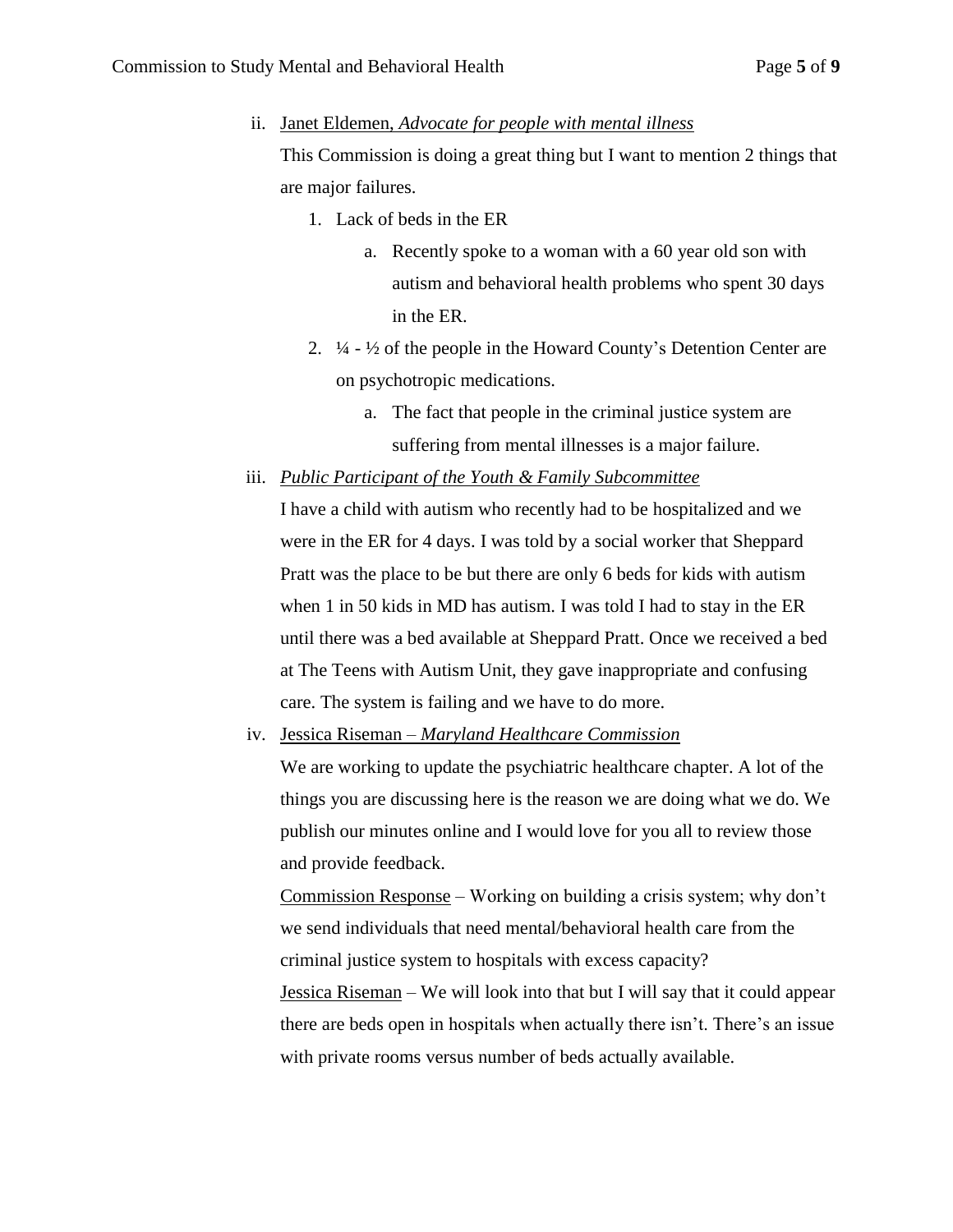#### v. Jo Glasco – *Attorney & Mother*

My son has schizophrenia and it became apparent when he was a sophomore in college in 1987. If we visited a mental health institution and he proved he was not an immediate harm to himself or others he would be released even though I tried to tell them he needed help. When he was in college, he had an episode and drove across state lines and took someone's life. He spent 6 years in the prison system in Maine and he has since been released to my care. We have a duty to help those that are mentally ill. We have a duty to educate people and schools and we cannot tolerate governments that aren't going to provide funding for beds and treatment. Commission Response – For all of you that have shared your stories with us: it flames a fire for our sense of urgency and we want to thank you for being willing to share your stories with us, it really matters.

vi. Harris Spice – *Vice President, Community Assistance Network*

Largest nonprofit in Baltimore County that serve the homeless. We have people call rapid rehousing specialist that assist these individuals to find housing after 90 days. When our men and women are getting ready to go back to a house, they have anxiety attacks and we are finding that a lot of contributory factors are from when they were younger and they lived in temporary housing situations. We are working with Department of Housing but I wanted to bring to your attention the need for focus on housing and making sure we are creating housing that will last and be affordable to these vulnerable populations.

vii. Joseph Duwer – *Social Work Student, Salisbury University* Interested in the bill you all brought up earlier, SB441 HB332 – expanding emergency facilities lists and taking the burden off emergency departments. The fiscal note names Howard County and how relatively lower the use of emergency departments are, so it would be interesting to know what Howard County is doing right. What is the criteria of a crisis center and where would they be taking these people?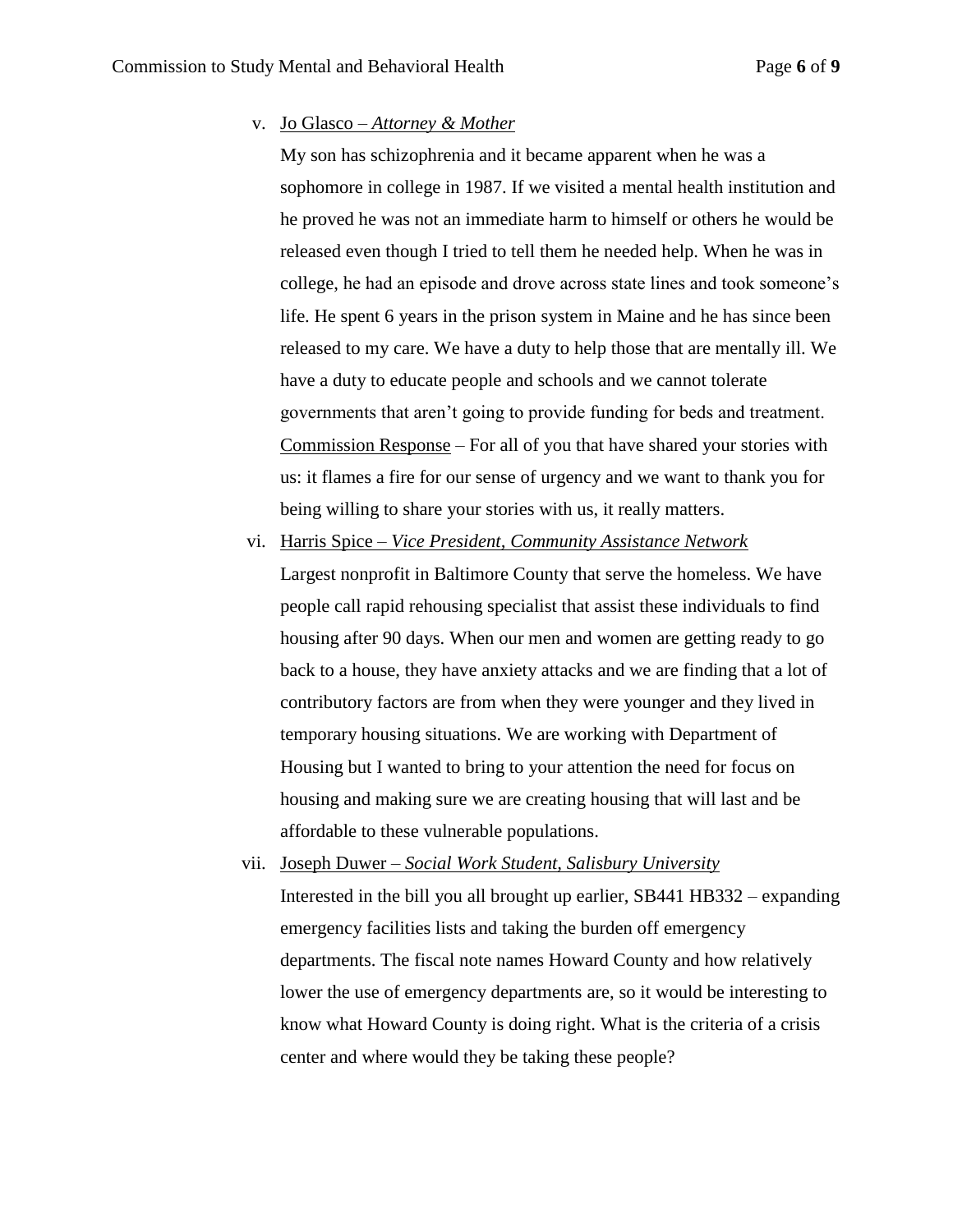Commission Response – Thank you, the Maryland Department of Health does currently publish this list every year and we are not sure where that bill is going to go but we are sure once the bill passed we would have a definition of what a crisis center is.

# viii. Chris McCabe – *Howard Co. Resident and Executive Director of Chrysalis House*

Chrysalis House is a drug treatment center for women. On any given day we have over 70 women and children living together who are trying to get back on their feet. We are a co-occurring program. We rely on the greater community for services to help these women. We work with a lot of state departments and we want to be a resource for the state as well. We have a waiting list for our patients and prioritize women with children. I ask Dr. Jones to look into our program to see if there is a way that the state could speed up the approval of women and children for placement. We cap our waiting list at 25 but it could be as long as we want. Our Director assures that if we can't help someone in an appropriate amount of time then he will refer them. We do not provide detox services and the first 30 days are the most critical. The last thing I will add: every Saturday we provide family education where everyone's families are invited and we speak about mental health and addiction and that's helpful to the families and the patient.

- ix. Manuel *Physical Therapy Practice, Howard Community College* I have a virtual staffing solution to help focus on prevention. One problem that people face is social isolation. This program offers a virtual companion. This could be an option to address mental health.
- x. Andrea McDonald *Local Behavioral Health Director, Calvert County* For Director Schuh – we held a workgroup meeting in Calvert County and the federal recommendation for the 988 crisis number came up. How does that impact Maryland's 211 press 1 hotline? I wanted to bring this up as a potential kink in the road if they do follow through with the 988 hotline.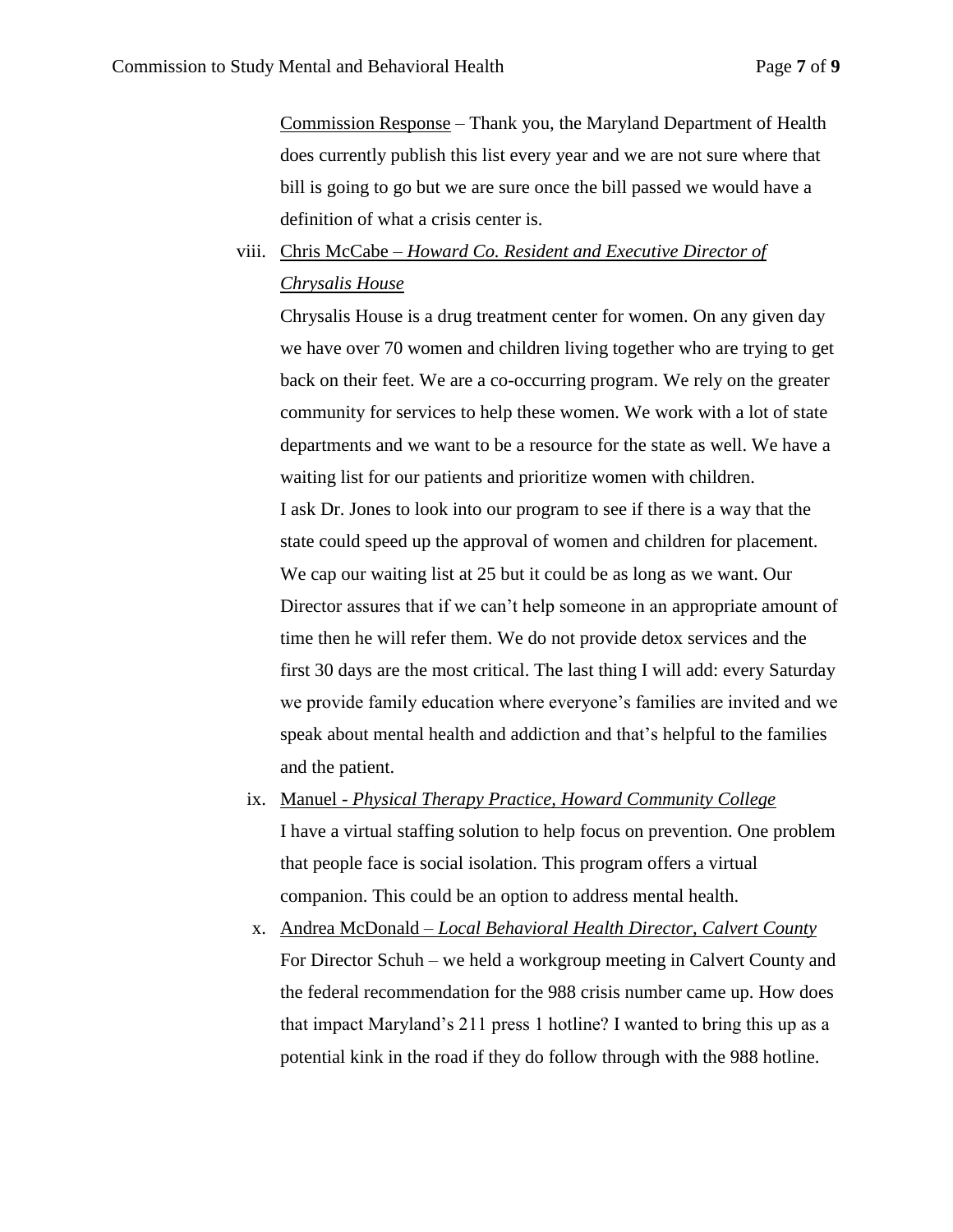Also to keep in mind that all local communities do not have a crisis hotline.

xi. Nicky Grant – *Works for the State's Attorney's Office & Chair for the Employee Wellness Program, Howard County*

There needs to be more services that are more readily available for when a child needs them and are also compatible with your insurance. My children's therapist is no longer taking our insurance because they were given such a low rate that they can't afford their own livelihood and I am forced to pay out of pocket which is too expensive.

We need to focus on preventative care. Counselors are overwhelmed and they are limited in what they can do in order to manage their workload. The school system is overwhelmed and they aren't able to help the children.

Commission Response – Regarding the insurance rate, that is considered a private contractual matter that based on the current law, we are not able to say "this is the appropriate rate". We understand that this is an issue and we are trying to help credential more providers. Legislation SB113 is trying to expand the definition of the providers so that we can do that.

xii. Laura Torres – *Howard County General Hospital Social Worker*

All 3 of my children have mental health conditions. The challenges in this county is that we have providers that don't participate in any insurance. The parity isn't an issue because we are very rich in outpatient providers but they're not accessible. I pay out of pocket for a psychiatrist. There needs to be a better incentive for outpatient providers to participate in insurance.

Commission discussion – I listened to the webinar that MIA had and I heard that a provider said they tried to apply but the insurance company was full. What is full? Do all insurance companies have a number of how many they can take?